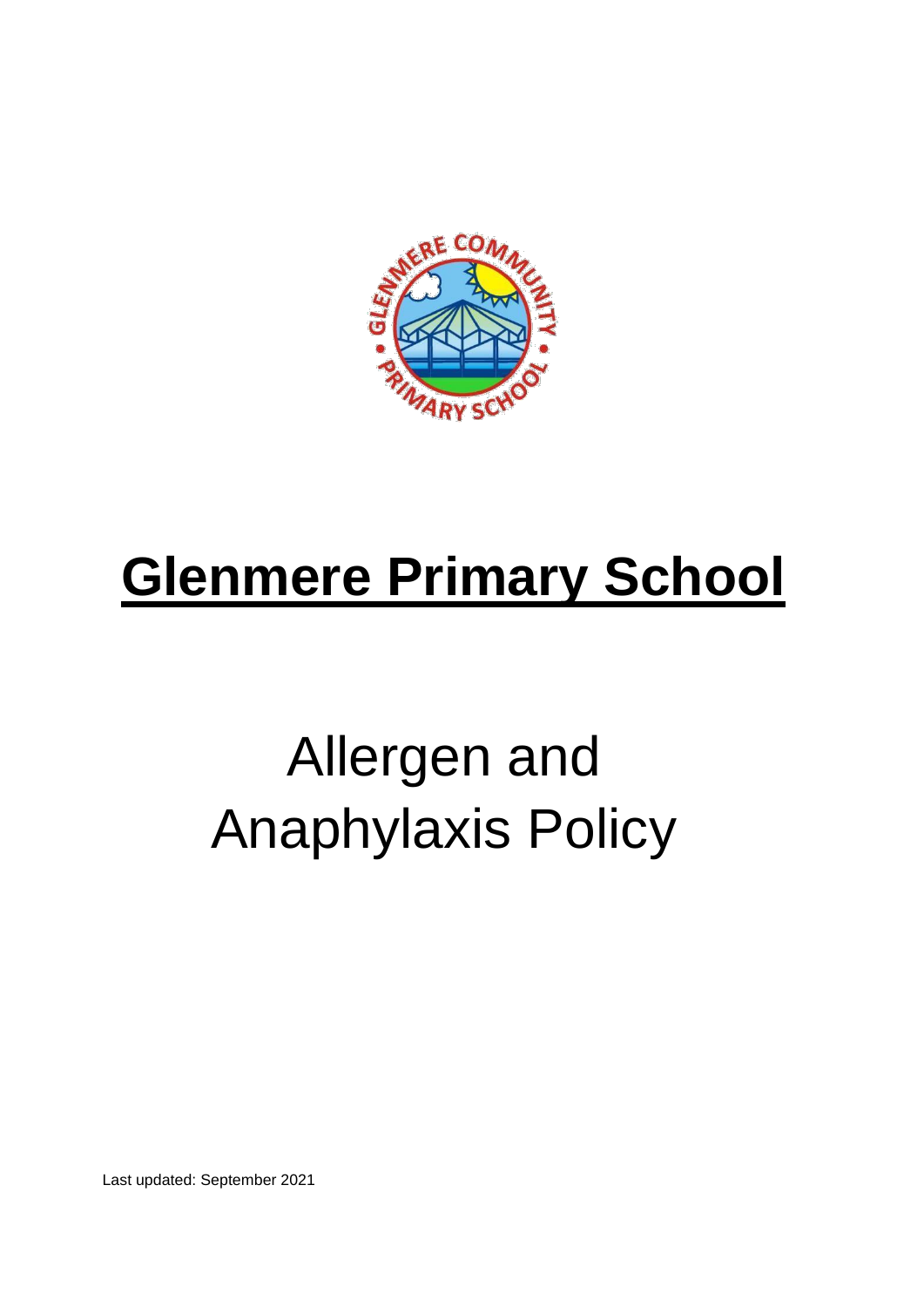## **Contents:**

#### **[Statement of intent](#page-2-0)**

- 1. [Legal framework](#page-3-0)
- 2. [Definitions](#page-3-0)
- 3. [Roles and responsibilities](#page-4-0)
- 4. [Food allergies](#page-6-0)
- 5. [Animal allergies](#page-7-0)
- 6. [Seasonal allergies](#page-7-0)
- 7. [Adrenaline auto-injectors \(AAIs\)](#page-8-0)
- 8. [Access to spare AAIs](#page-9-0)
- 9. [Medical attention and required support](#page-10-0)
- 10. [Staff training](#page-11-0)
- 11. [In the event of a mild-moderate allergic reaction](#page-12-0)
- 12. [In the event of anaphylaxis](#page-13-0)
- 13. [Monitoring and review](#page-14-0)

#### **Appendix**

1. [Allergy Declaration Form](#page-15-0)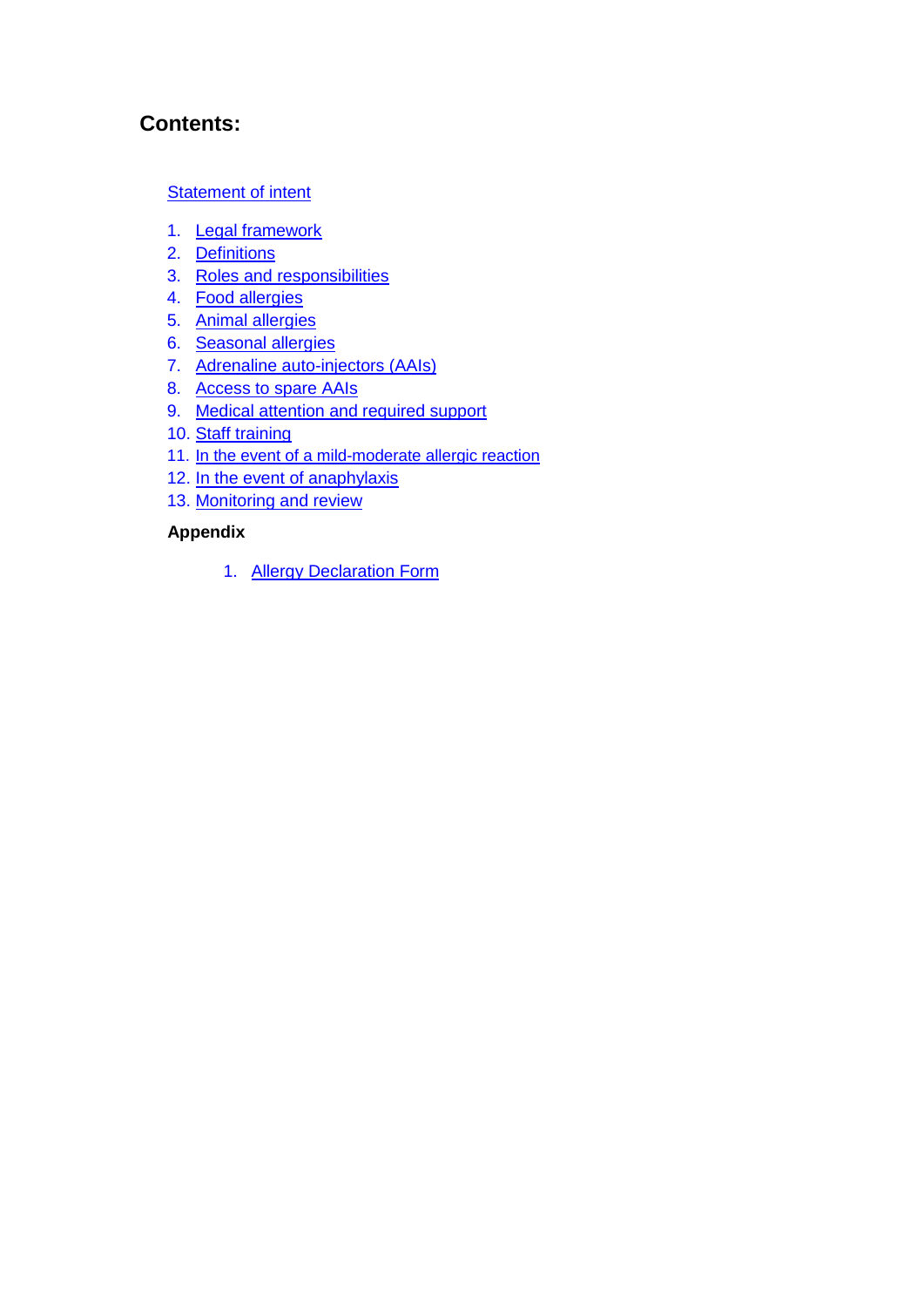## <span id="page-2-0"></span>**Statement of intent**

**Glenmere** strives to ensure the safety and wellbeing of all members of the school community. For this reason, this policy is to be adhered to by all staff members, parents and pupils, with the intention of minimising the risk of anaphylaxis occurring whilst at school.

In order to effectively implement this policy and ensure the necessary control measures are in place, parents are responsible for working alongside the school in identifying allergens and potential risks, in order to ensure the health and safety of their children.

The school does not guarantee a completely allergen-free environment; however, this policy will be utilised to minimise the risk of exposure to allergens, encourage self-responsibility, and plan for an effective response to possible emergencies.

Signed by:

Headteacher Date:

Chair of governors

| Date: |
|-------|
|       |

Review date: \_\_\_\_\_\_\_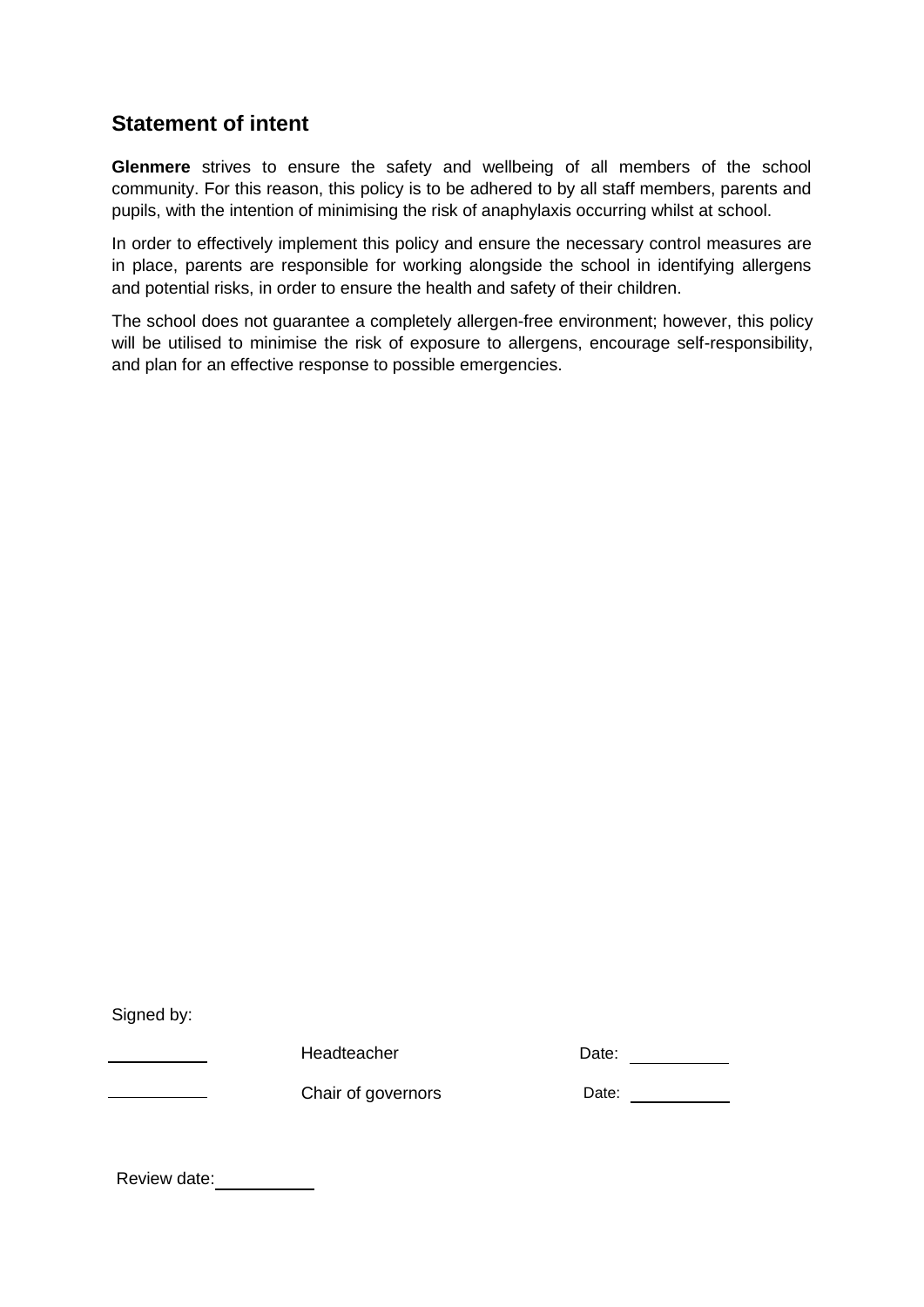## <span id="page-3-0"></span>**1. Legal framework**

1.1. This policy has due regard to legislation and government guidance including, but not limited to, the following:

The Human Medicines (Amendment) Regulations 2017

Department of Health (2017) 'Guidance on the use of adrenaline autoinjectors in schools'

DfE (2015) 'Supporting pupils at school with medical conditions'

## **2. Definitions**

#### **For the purpose of this policy:**

- 2.1. **Allergy** is a condition in which the body has an exaggerated response to a substance. This is also known as hypersensitivity.
- 2.2. **Allergen** is a normally harmless substance that triggers an allergic reaction for a susceptible person.
- 2.3. **Allergic reaction** is the body's reaction to an allergen and can be identified by, but not limited to, the following symptoms:

#### **Hives**

Generalised flushing of the skin Itching and tingling of the skin Tingling in and around the mouth Burning sensation in the mouth Swelling of the throat, mouth or face Feeling wheezy Abdominal pain Rising anxiety Nausea and vomiting Alterations in heart rate Feeling of weakness

- 2.4. **Anaphylaxis** is also referred to as anaphylactic shock, which is a sudden, severe and potentially life-threatening allergic reaction. This kind of reaction may include the following symptoms:
	- Difficulty breathing Feeling faint Reduced level of consciousness Lips turning blue **Collapsing** Becoming unresponsive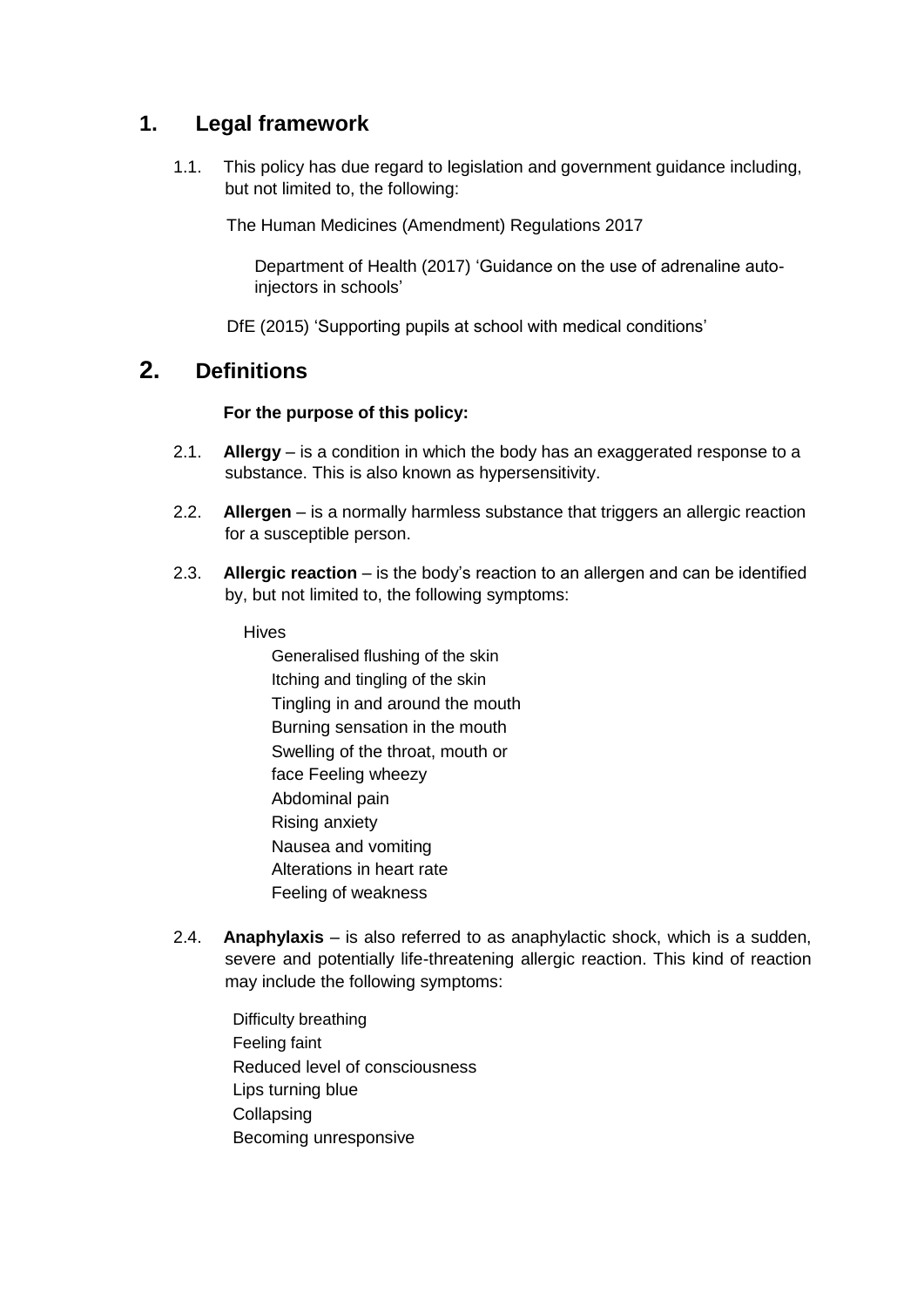## <span id="page-4-0"></span>**3. Roles and responsibilities**

3.1. The headteacher is responsible for:

The development, implementation and monitoring of the Allergen and Anaphylaxis Policy.

Ensuring that parents are informed of their responsibilities in relation to their child's allergies.

Ensuring that all school trips are planned in accordance with the **Educational Visits and School Trips Policy**, taking into account any potential risks the activities involved pose to pupils with known allergies.

Ensuring that all designated first aiders are trained in the use of adrenaline auto-injectors (AAIs) and the management of anaphylaxis.

Ensuring that all staff members are provided with information regarding anaphylaxis, as well as the necessary precautions and action to take.

Ensuring that catering staff are aware of, and act in accordance with, the school's policies regarding food and hygiene, including this policy.

Ensuring that catering staff are aware of any pupils' allergies which may affect the school meals provided.

#### 3.2. The **school office and SENCO** is responsible for:

Ensuring that there are effective processes in place for medical information to be regularly updated and disseminated to relevant staff members, including supply and temporary staff.

Seeking up-to-date medical information about each pupil via a medical form sent to parents on an **annual** basis, including information regarding any allergies.

Contacting parents for required medical documentation regarding a child's allergy.

Ensuring that the necessary staff members are informed about pupils' allergies.

Understanding the action to take and processes to follow in the event of a pupil going into anaphylactic shock, and ensuring that this information is passed onto staff members.

#### 3.3. All staff members are responsible for:

Acting in accordance with the school's policies and procedures at all times.

Attending relevant training regarding allergens and anaphylaxis.

Being familiar with and implementing pupils' individual healthcare plans (IHPs) as appropriate.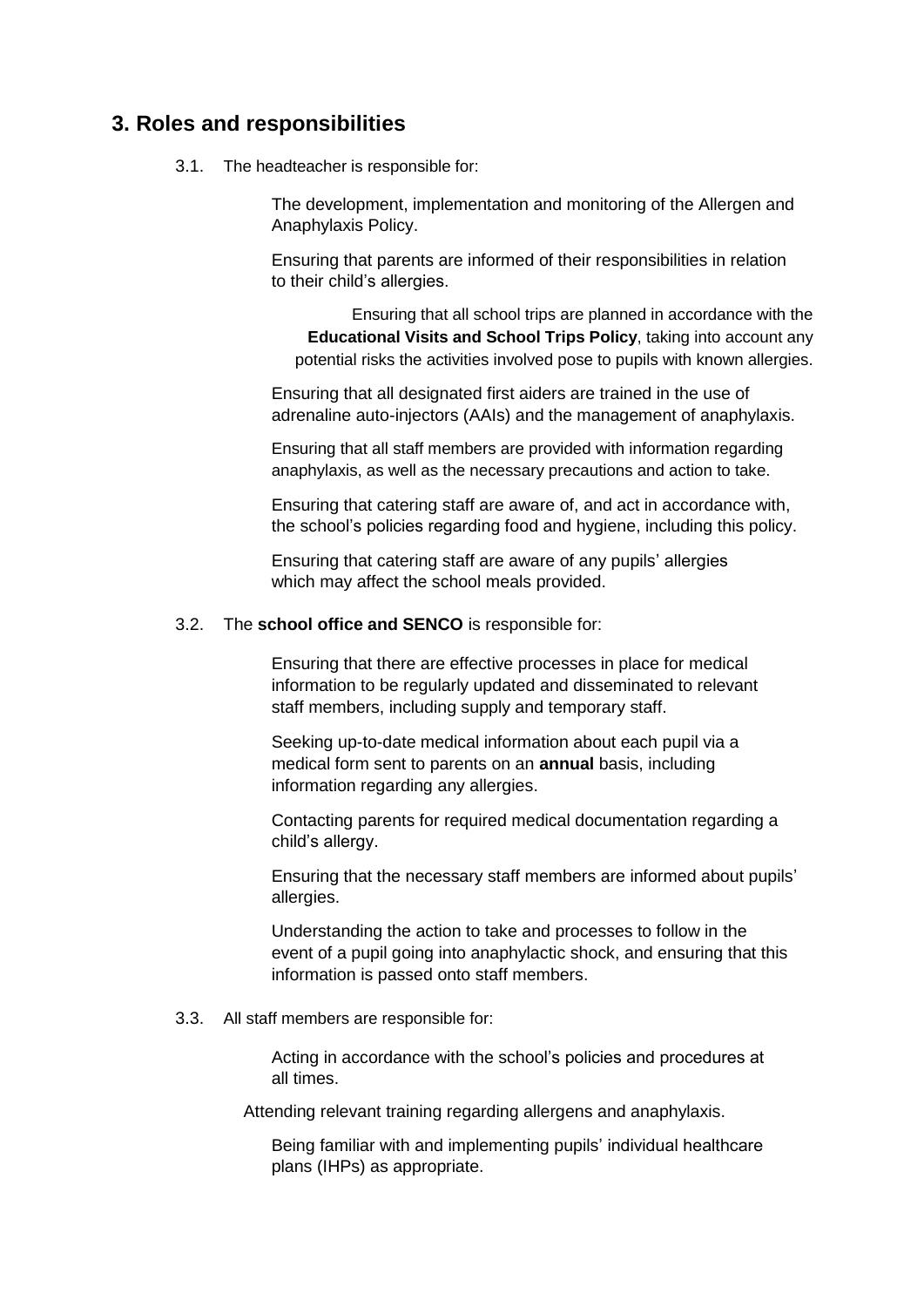Responding immediately and appropriately in the event of a medical emergency.

Reinforcing effective hygiene practices, including those in relation to the management of food.

Promoting hand washing before and after eating.

Monitoring all food supplied to pupils by both the school and parents, including snacks, ensuring food containing known allergens is not provided.

Ensuring that pupils do not share food and drink in order to prevent accidental contact with an allergen.

Ensuring that any necessary medication are out of the reach of pupils but still easily accessible to staff members.

Liaising with the **school nurse via the SENCO** and pupils' parents to ensure the necessary control measures are in place.

3.4. All parents are responsible for:

Notifying the **school nurse** through the school SENCO/Office of the following information:

- Their child's allergens
- The nature of the allergic reaction
- What medication to administer
- Specified control measures and what can be done to prevent the occurrence of an allergic reaction

Keeping the school up-to-date with their child's medical information.

Providing written consent for the use of a spare AAI.

Providing the school with up-to-date emergency contact information.

Providing the school with written medical documentation, including instructions for administering medication as directed by the child's doctor.

Providing the school with any necessary medication, in line with the procedures outlined in the Supporting Pupils with Medical Conditions Policy.

Communicating to the school any specific control measures which can be implemented in order to prevent the child from coming into contact with the allergen.

Providing the school, in writing, any details regarding the child's allergies.

Working alongside the school to develop an IHP to accommodate the child's needs, as well as undertaking the necessary risk assessments.

Signing their child's IHP, where required.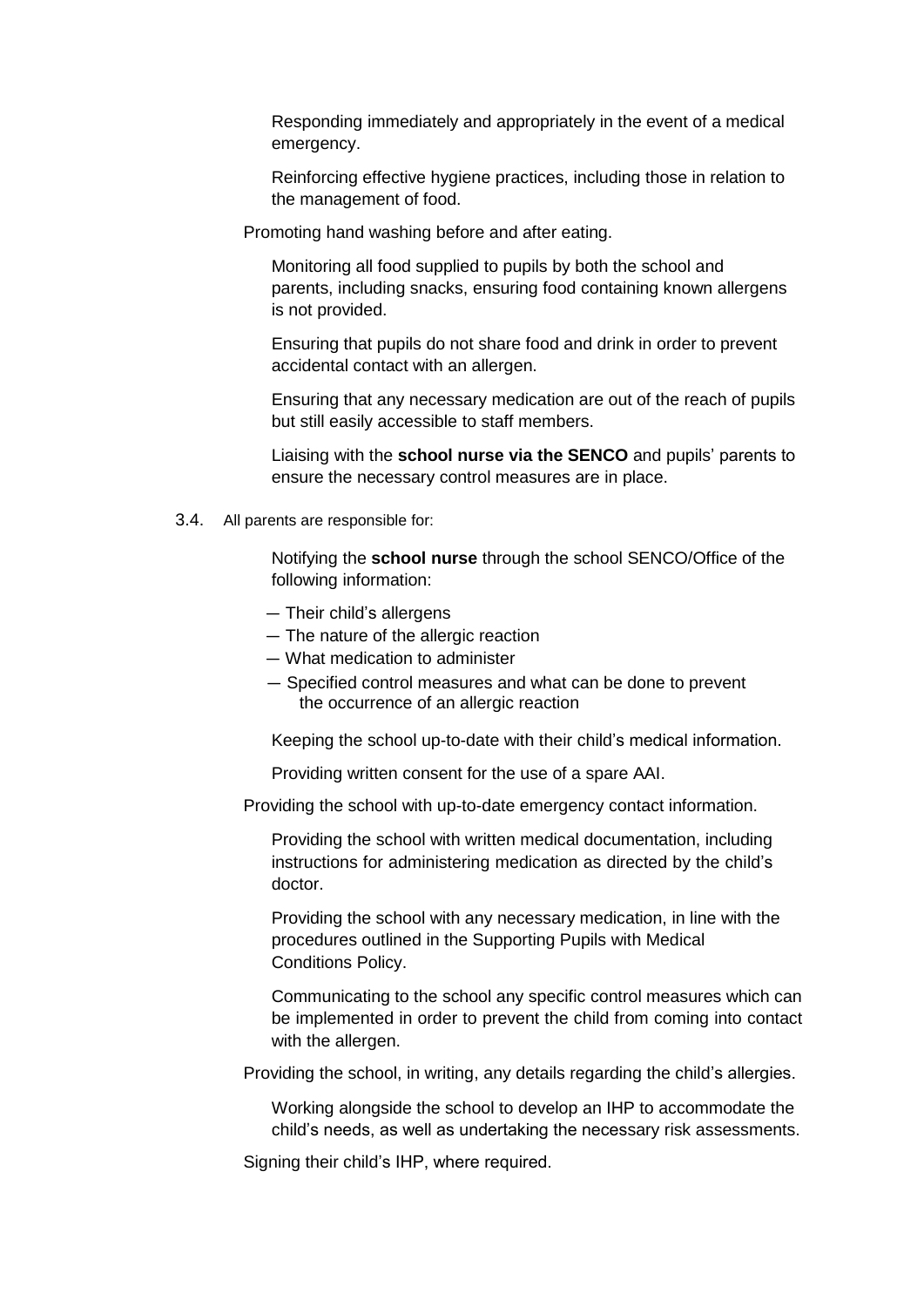<span id="page-6-0"></span>Acting in accordance with any allergy-related requests made by the school, such as not providing nut-containing items in their child's packed lunch.

Ensuring their child is aware of allergy self-management, including being able to identify their allergy triggers and how to react.

Providing a supply of 'safe' snacks for any individual attending school events.

Raising any concerns they may have about the management of their child's allergies with the **classroom teacher**.

Ensuring that any food their child brings to school is safe for them to consume.

Liaising with staff members, including those running breakfast and afterschool clubs, regarding the appropriateness of any food or drink provided.

3.5. All pupils are responsible for:

Ensuring that they do not exchange food with other pupils.

Avoiding food which they know they are allergic to, as well as any food with unknown ingredients.

Being proactive in the care and management of their allergies.

Notifying a member of staff immediately in the event they believe they are having an allergic reaction, even if the cause is unknown.

Notifying a member of staff when they believe they may have come into contact with something containing an allergen.

Learning to recognise personal symptoms of an allergic reaction.

Keeping necessary medications in an agreed location which members of staff are aware of.

Developing greater independence in keeping themselves safe from allergens.

Notifying a staff member if they are being bullied or harassed as a result of their allergies.

#### **4. Food allergies**

- 4.1. Parents will provide the school with a written list of any foods that their child may have an adverse reaction to, as well as the necessary action to be taken in the event of an allergic reaction, such as any medication required.
- 4.2. Information regarding all pupils' food allergies will be collated, indicating whether they consume a school dinner or a packed lunch, and this will be passed on to the school's catering service.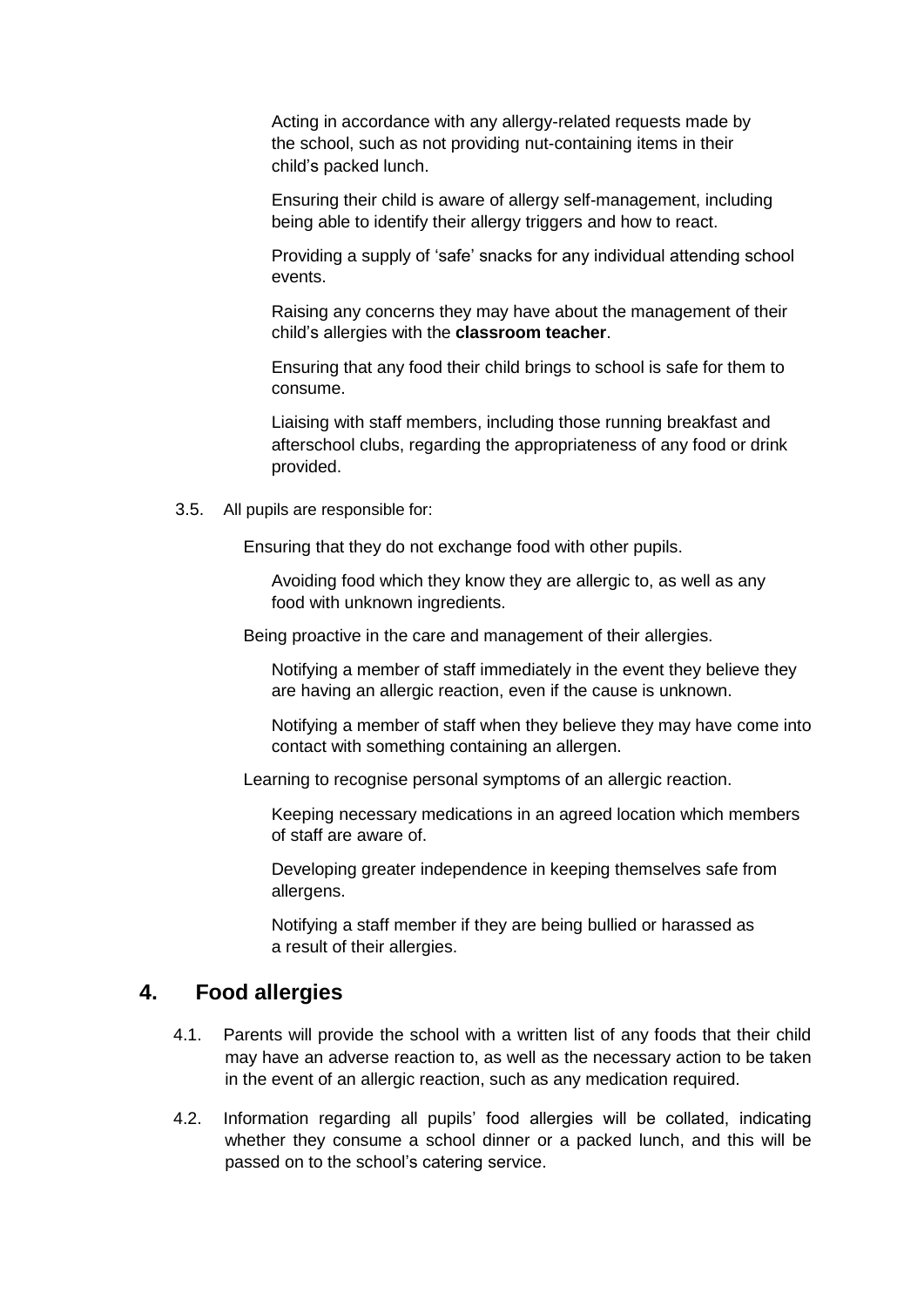- <span id="page-7-0"></span>4.3. Where a pupil who attends the school has a nut allergy, the school's catering service will be requested to eliminate nuts, and food items with nuts as ingredients, from meals as far as possible, not including foods which are labelled 'may contain traces of nuts'.
- 4.4. All food tables will be disinfected before and after being used.
- 4.5. Anti-bacterial wipes and cleaning fluid will be used.
- 4.6. Boards and knives used for fruit and vegetables will be a different colour to the rest of the kitchen knives in order to remind kitchen staff to keep them separate.
- 4.7. There will be a set of kitchen utensils that are only for use with the food and drink of the pupils at risk.
- 4.8. There will also be a set of kitchen utensils with a designated colour. These utensils will be used only for food items that contain bread and wheat related products.
- 4.9. Food items containing bread and wheat will be stored separately.
- 4.10. Food items containing nuts will not be served at, or be bought onto, school premises.
- 4.11. The chosen catering service of the school is responsible for ensuring that the school's policies are adhered to at all times, including those in relation to the preparation of food, taking into account any allergens.
- 4.12. Learning activities which involve the use of food, such as food technology lessons, will be planned in accordance with pupils' IHPs, taking into account any known allergies of the pupils involved.

#### **5. Seasonal allergies**

- 5.1. The term 'seasonal allergies' refers to common outdoor allergies, including hay fever and insect bites.
- 5.2. Precautions regarding the prevention of seasonal allergies include ensuring that the school field is not mown whilst pupils are outside.
- 5.3. Pupils with severe seasonal allergies will be provided with an indoor supervised space to spend their break and lunchtimes in, avoiding contact with outside allergens.
- 5.4. Staff members will monitor pollen counts, making a professional judgement as to whether the pupil should stay indoors.
- 5.5. Pupils will be encouraged to wash their hands after playing outside.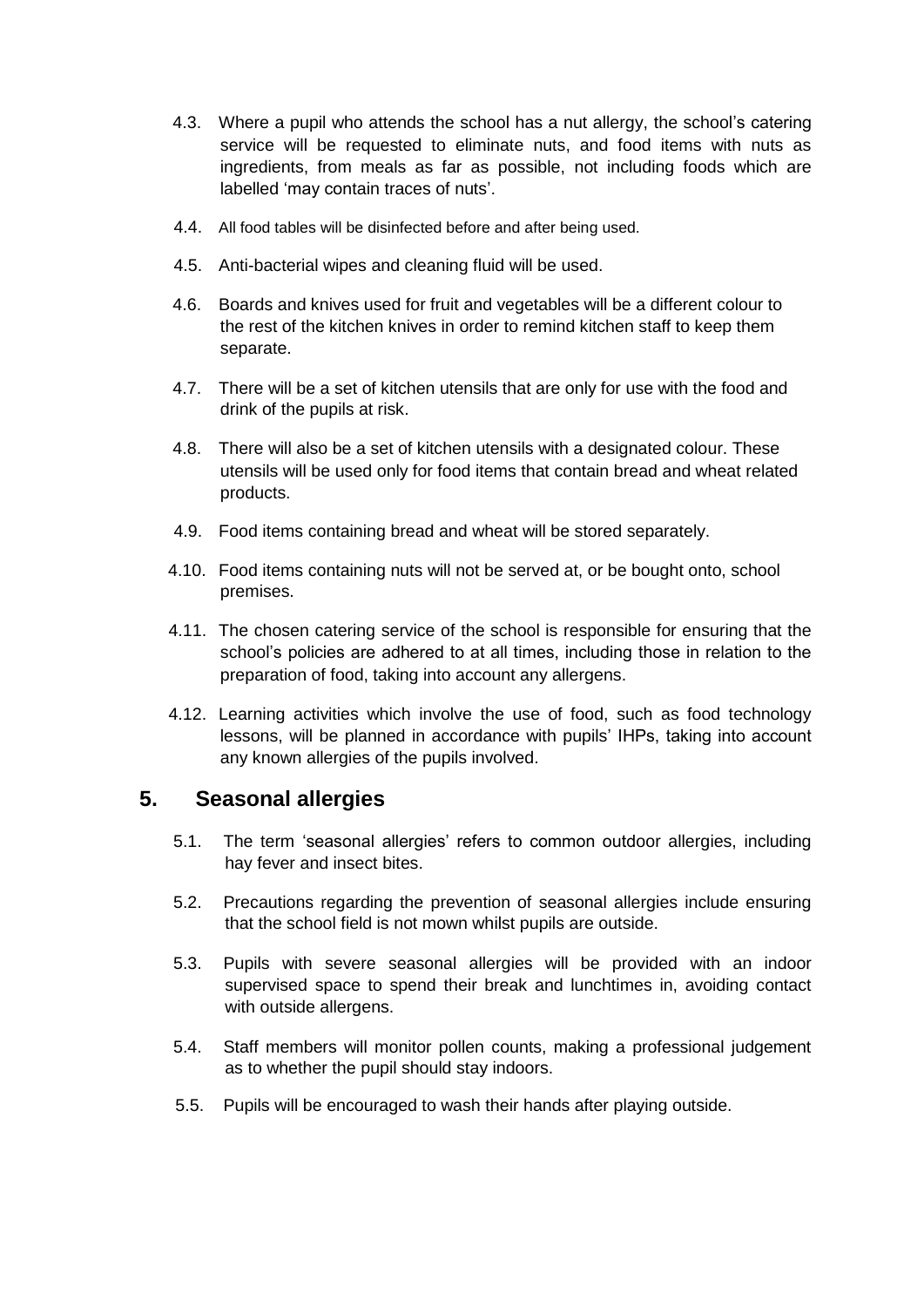- <span id="page-8-0"></span>5.6. Pupils with known seasonal allergies are encouraged to bring an additional set of clothing to school to change in to after playing outside, with the aim of reducing contact with outdoor allergens, such as pollen.
- 5.7. Staff members will be diligent in the management of wasp, bee and ant nests on school grounds and in the school's nearby proximity, reporting any concerns to the site manager.
- 5.8. The site manager is responsible for ensuring the appropriate removal of wasp, bee and ant nests on and around the school premises.
- 5.9. Where a pupil with a known allergy is stung or bitten by an insect, medical attention will be given immediately.

## **6. Adrenaline auto-injectors (AAIs)**

- 6.1. Pupils who suffer from severe allergic reactions may be prescribed an AAI for use in the event of an emergency.
- 6.2. Under The Human Medicines (Amendment) Regulations 2017 the schools is able to purchase AAI devices without a prescription, for emergency use on pupils who are at risk of anaphylaxis, but whose device is not available or is not working.
- 6.3. Spare AAIs are stored as part of an emergency anaphylaxis kit, which includes the following:

One or more AAIs Instructions on how to use the device(s) Instructions on the storage of the device(s) Manufacturer's information A checklist of injectors, identified by the batch number and expiry date, alongside records of monthly checks A note of the arrangements for replacing the injectors A list of pupils to whom the AAI can be administered An administration record

- 6.4. Pupils who have prescribed AAI devices, and are over the age of seven, are able to keep their device in their possession or in their classroom.
- 6.5. For pupils under the age of seven who have prescribed AAI devices, these are stored in a suitably safe location: **the first aid room, class teacher's office.**
- 6.6. Spare AAIs are not located more than **five** minutes away from where they may be required. The emergency anaphylaxis kit(s) can be found at the following locations:

**Child's classroom**

**School Medical room**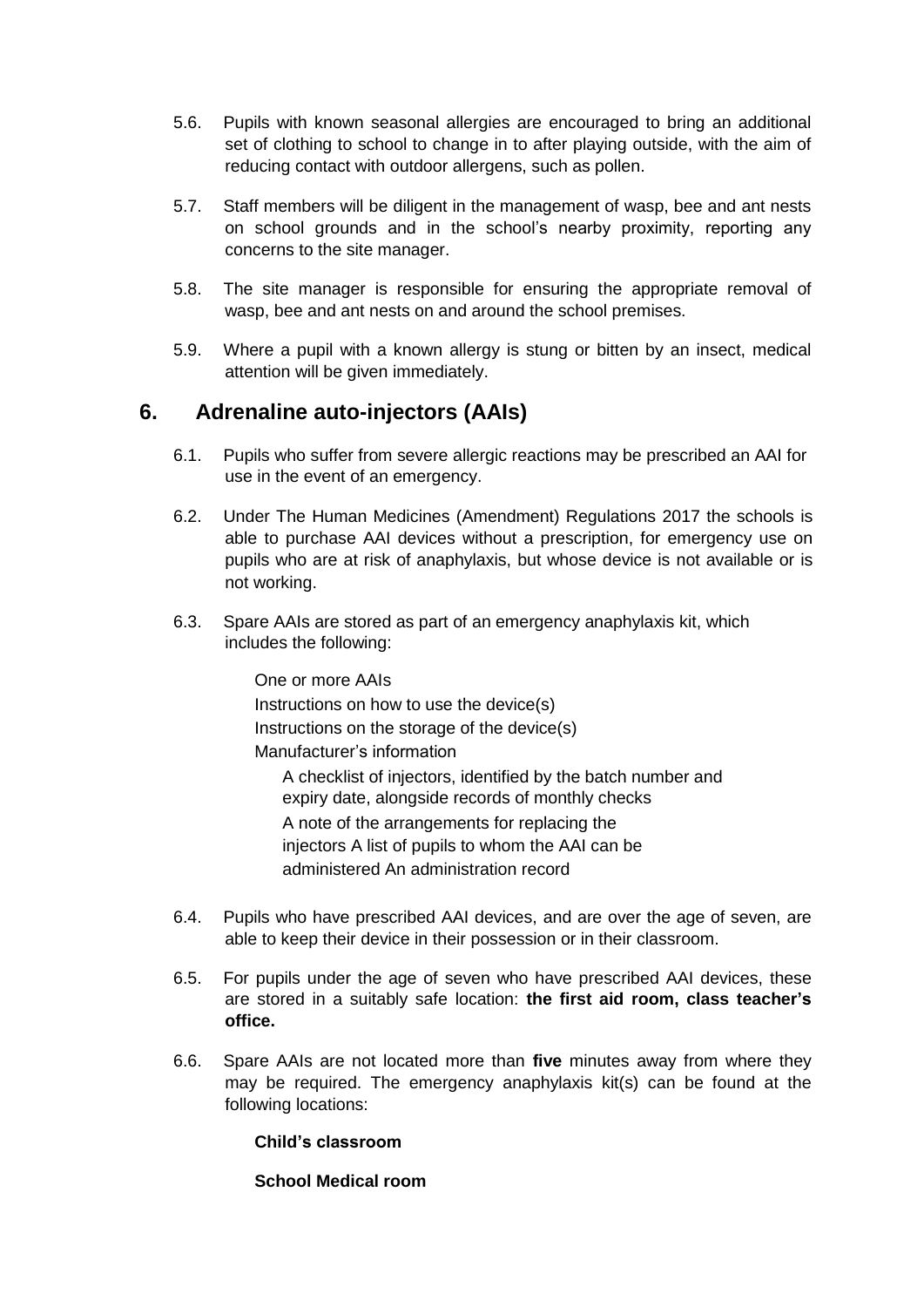- <span id="page-9-0"></span>6.7. All staff have access to AAI devices, but these are out of reach and inaccessible to pupils – AAI devices are not locked away where access is restricted.
- 6.8. All spare AAI devices will be clearly labelled to avoid confusion with any device prescribed to a named pupil.
- 6.9. In line with manufacturer's guidelines, all AAI devices are stored at room temperature in line with manufacturer's guidelines, protected from direct sunlight and extreme temperature.
- 6.10. The staff members conduct a termly check of the emergency anaphylaxis kit(s) to ensure that:

Spare AAI devices are present and have not expired.

Replacement AAIs are obtained when expiry dates are approaching.

- 6.11. Any used or expired AAIs are disposed of after use in accordance with manufacturer's instructions.
- 6.12. Used AAIs may also be given to paramedics upon arrival, in the event of a severe allergic reaction, in accordance with [section 12](#page-13-0) of this policy.
- 6.13. A sharps bin is utilised where used or expired AAIs are disposed of on the school premises.
- 6.14. Where any AAIs are used, the following information will be recorded on the **AAI Record**:

Where and when the reaction took place How much medication was given and by whom

## **7. Access to spare AAIs**

- 7.1. A spare AAI can be administered as a substitute for a pupil's own prescribed AAI, if this cannot be administered correctly, without delay.
- 7.2. Spare AAIs are only accessible to pupils for whom medical authorisation and written parental consent has been provided – this includes pupils at risk of anaphylaxis who have been provided with a medical plan confirming their risk, but who have not been prescribed an AAI.
- 7.3. Consent will be obtained as part of the introduction or development of a pupil's IHP.
- 7.4. If consent has been given to administer a spare AAI to a pupil, this will be recorded in their IHP.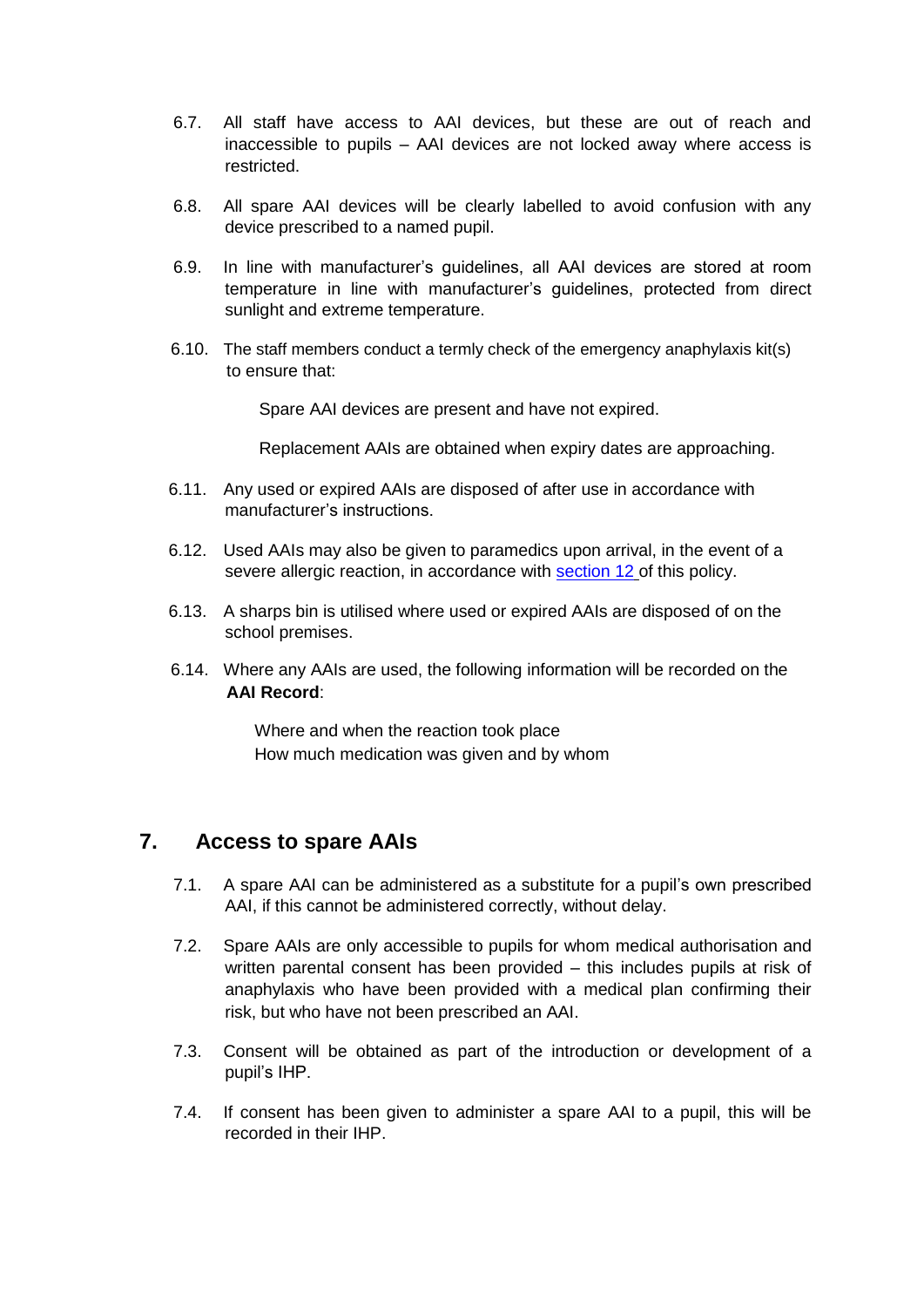<span id="page-10-0"></span>7.5. The school uses a register of pupils (**Register of AAIs**) to whom spare AAIs can be administered – this includes the following:

> Name of pupil Class Known allergens Risk factors for anaphylaxis Whether medical authorisation has been received Whether written parental consent has been received Dosage requirements

- 7.6. Parents are required to provide consent on an **annual** basis to ensure the register remains up-to-date.
- 7.7. Parents can withdraw their consent at any time. To do so, they must **write to the headteacher**.
- 7.8. **Office Manager and SENCO** checks the register is up-to-date on an **annual**  basis.
- 7.9. **Office Manager and SENCO** will also update the register relevant to any changes in consent or a pupil's requirements.
- 7.10. Copies of the register are held in **each classroom**, which are accessible to all staff members.

## **8. Medical attention and required support**

- 8.1. Once a pupil's allergies have been identified, a meeting will be set up between the pupil's parents, the relevant classroom teacher, the **school nurse** and any other relevant staff members, in which the pupil's allergies will be discussed and a plan of appropriate action/support will be developed.
- 8.2. All medical attention, including that in relation to administering medication, will be conducted in accordance with the **Supporting Pupils with Medical Conditions Policy**.
- 8.3. Parents will provide the **school office** with any necessary medication, ensuring that this is clearly labelled with the pupil's name, class, expiration date and instructions for administering it.
- 8.4. Pupils will not be able to attend school or educational visits without any lifesaving medication that they may have, such as AAIs.
- 8.5. All members of staff involved with a pupil with a known allergy are aware of the location of emergency medication and the necessary action to take in the event of an allergic reaction.
- 8.6. Any specified support which the pupil may require is outlined in their IHP.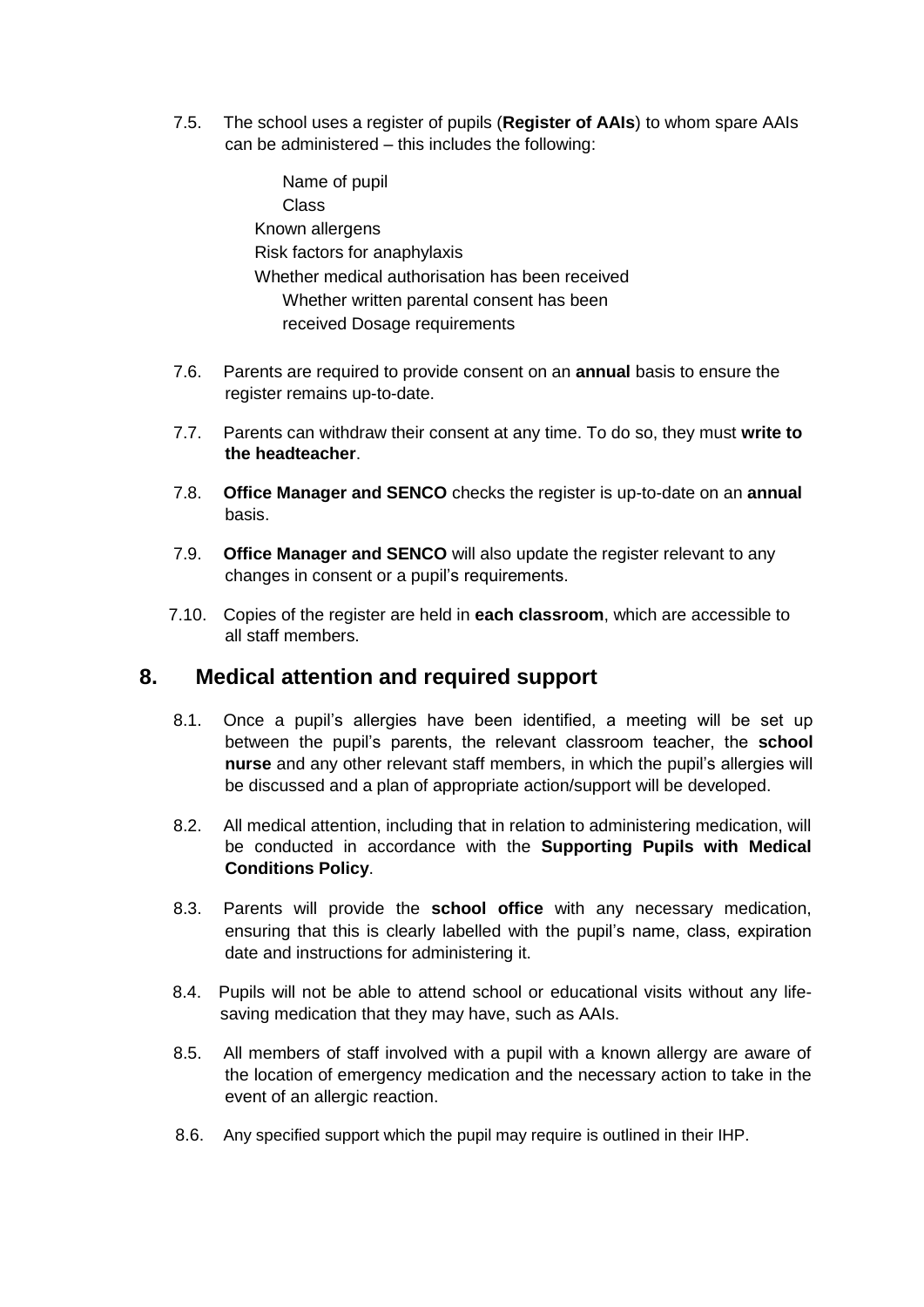8.7. All staff members providing support to a pupil with a known medical condition, including those in relation to allergens, will be familiar with the pupil's IHP.

- <span id="page-11-0"></span>8.8. **SENCO** is responsible for working alongside relevant staff members and parents in order to develop IHPs for pupils with allergies, ensuring that any necessary support is provided and the required documentation is completed, including risk assessments being undertaken.
- 8.9. **SENCO** has overall responsibility for ensuring that IHPs are implemented, monitored and communicated to the relevant members of the school community.

## **9. Staff training**

- 9.1. Designated staff members will be trained in how to administer an AAI, and the sequence of events to follow when doing so.
- 9.2. In accordance with the **Supporting Pupils with Medical Conditions Policy**, staff members will receive appropriate training and support relevant to their level of responsibility, in order to assist pupils with managing their allergies.
- 9.3. The school will arrange specialist training on an **annual** basis where a pupil in the school has been diagnosed as being at risk of anaphylaxis.
- 9.4. Designated staff members will be taught to:

Recognise the range of signs and symptoms of severe allergic reactions. Respond appropriately to a request for help from another member of staff. Recognise when emergency action is necessary. Administer AAIs according to the manufacturer's instructions. Make appropriate records of allergic reactions.

9.5. All staff members will:

Be trained to recognise the range of signs and symptoms of an allergic reaction.

Understand how quickly anaphylaxis can progress to a life-threatening reaction, and that anaphylaxis can occur with prior mild-moderate symptoms.

Understand that AAIs should be administered without delay as soon as anaphylaxis occurs.

Understand how to check if a pupil is on the **Register of**

**AAIs**. Understand how to access AAIs.

Understand who the designated members of staff are, and how to access their help.

Understand that it may be necessary for staff members other than designated staff members to administer AAIs, e.g. in the event of a delay in response from the designated staff members, or a lifethreatening situation.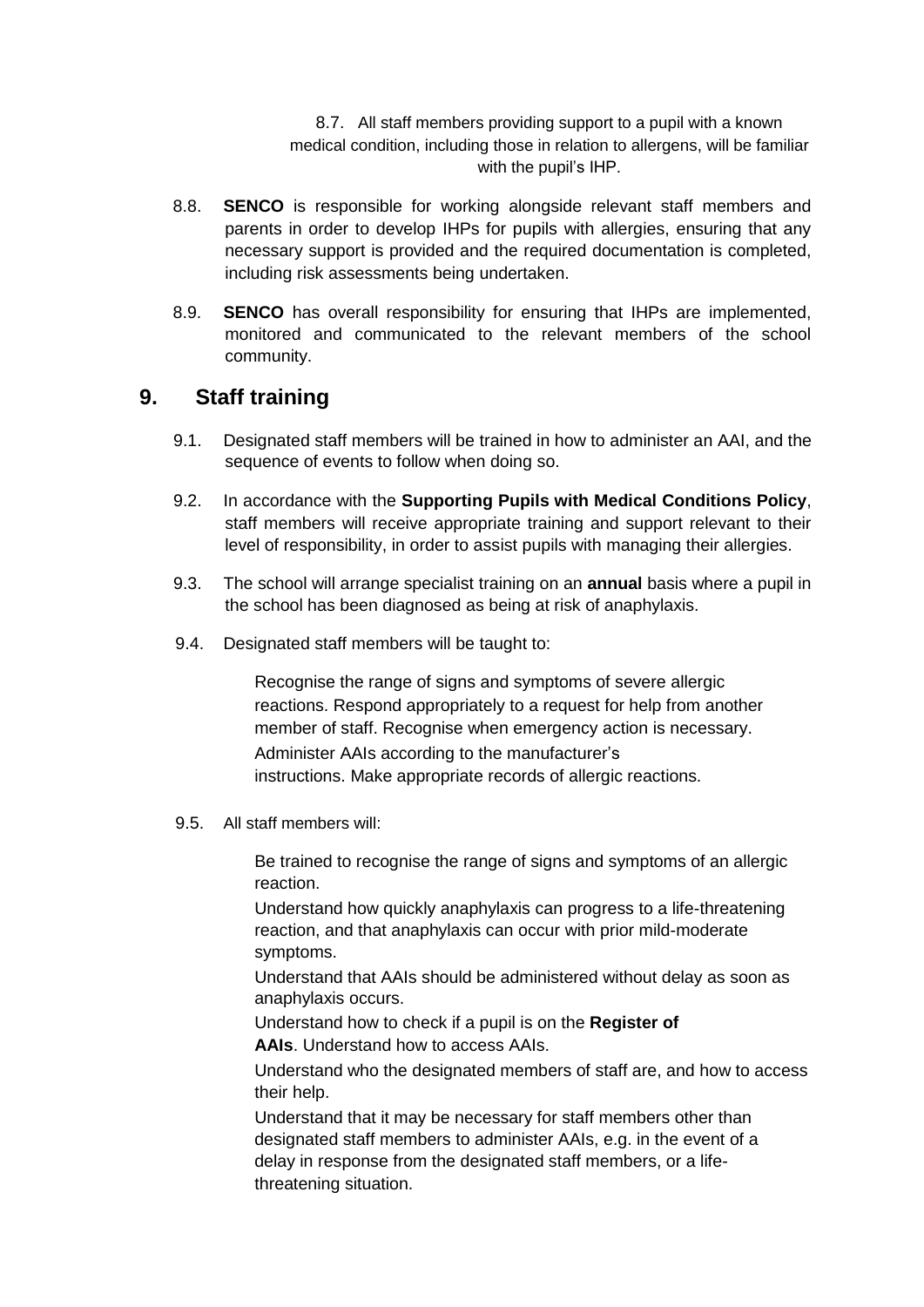Be aware of how to administer an AAI should it be necessary. Be aware of the provisions of this Allergen and Anaphylaxis Policy.

### <span id="page-12-0"></span>**10. In the event of a mild-moderate allergic reaction**

10.1. Mild-moderate symptoms of an allergic reaction include the following:

Swollen lips, face or eyes Itchy/tingling mouth Hives or itchy skin rash Abdominal pain or vomiting Sudden change in behaviour

- 10.2. If any of the above symptoms occur in a pupil, the nearest adult will stay with the pupil and call for help from the designated staff members able to administer AAIs.
- 10.3. The pupil's prescribed AAI will be administered by the designated staff member. Spare AAIs will only be administered where appropriate consent has been received.
- 10.4. Where there is any delay in contacting designated staff members, or where delay could cause a fatality, the nearest staff member will administer the AAI.
- 10.5. A copy of the **Register of AAIs** will be held in **each classroom** for easy access in the event of an allergic reaction.
- 10.6. If necessary, other staff members may assist the designated staff members with administering AAIs.
- 10.7. The pupil's parents will be contacted immediately if a pupil suffers a mildmoderate allergic reaction, and if an AAI has been administered.
- 10.8. In the event that a pupil without a prescribed AAI, or who has not been medically diagnosed as being at risk of anaphylaxis, suffers an allergic reaction, a designated staff member will contact the emergency services and seek advice as to whether an AAI should be administered. An AAI will not be administered in these situations without contacting the emergency services.
- 10.9. For mild-moderate allergy symptoms, the AAI will usually be sufficient for the reaction; however, the pupil will be monitored closely to ensure the reaction does not progress into anaphylaxis.
- 10.10. Should the reaction progress into anaphylaxis, the school will act in accordance with [section 12](#page-13-0) of this policy.
- 10.11. The **SENCO** will refer any pupil who has been administered an AAI to the hospital for further monitoring.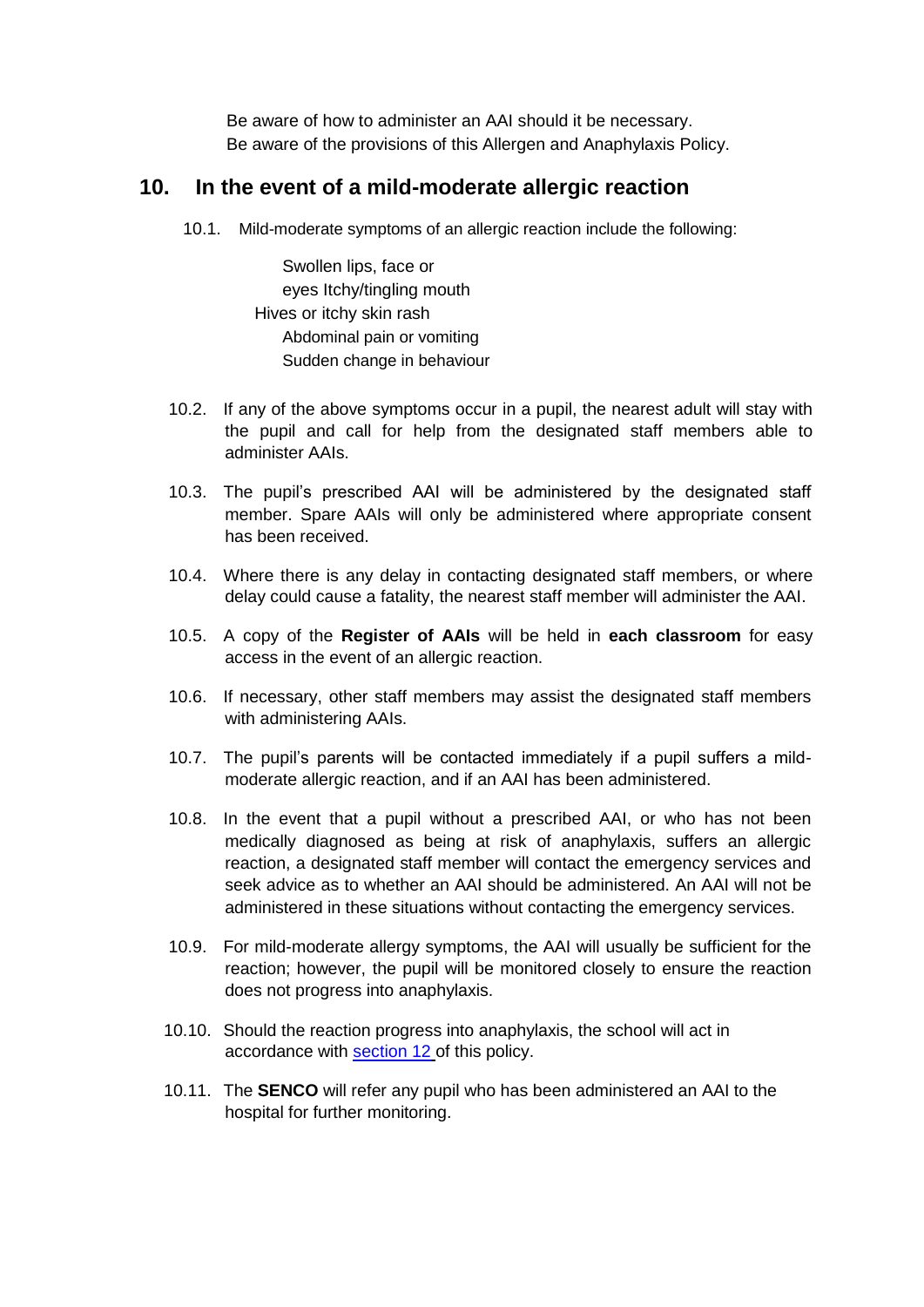<span id="page-13-0"></span>10.12. The **headteacher** will ensure that any designated staff member required to administer an AAI has appropriate cover in place, e.g. if they were teaching a class at the time of the reaction.

### **11. In the event of anaphylaxis**

11.1. Anaphylaxis symptoms include the following:

Persistent cough Hoarse voice Difficulty swallowing, or swollen tongue Difficult or noisy breathing Persistent dizziness Becoming pale or floppy Suddenly becoming sleepy, unconscious or collapsing

- 11.2. In the event of anaphylaxis, the nearest adult will lay the pupil flat on the floor with their legs raised, and will call for help from a designated staff member.
- 11.3. The designated staff member will administer an AAI to the pupil. Spare AAIs will only be administered if appropriate consent has been received.
- 11.4. Where there is any delay in contacting designated staff members, the nearest staff member will administer the AAI.
- 11.5. A copy of the **Register of AAIs** will be held in **each classroom** for easy access in the event of an allergic reaction.
- 11.6. If necessary, other staff members may assist the designated staff members with administering AAIs.
- 11.7. The emergency services will be contacted immediately.
- 11.8. A member of staff will stay with the pupil until the emergency services arrive the pupil will remain lay flat and still.
- 11.9. The **headteacher** will be contacted immediately, as well as a suitably trained individual, such as a **first aider**.
- 11.10. If the pupil stops breathing, a suitably trained member of staff will administer CPR.
- 11.11. If there is no improvement after five minutes, a further dose of adrenaline will be administered using another AAI, if available.
- 11.12. In the event that a pupil without a prescribed AAI, or who has not been medically diagnosed as being at risk of anaphylaxis, suffers an allergic reaction, a designated staff member will contact the emergency services and seek advice as to whether an AAI should be administered. An AAI will not be administered in these situations without contacting the emergency services.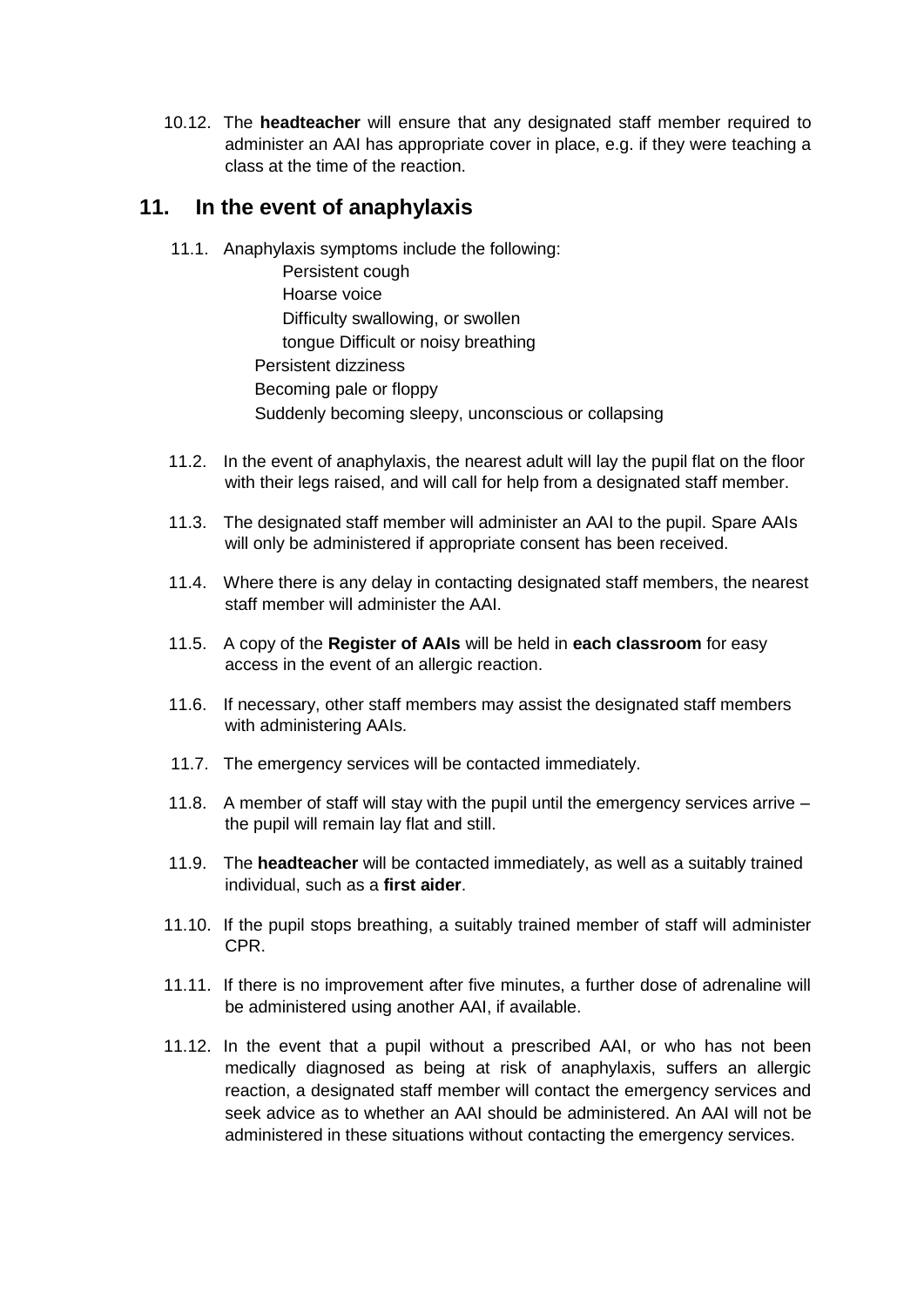- <span id="page-14-0"></span>11.13. A designated staff member will contact the pupil's parents as soon as is possible.
- 11.14. Upon arrival of the emergency services, the following information will be provided:

Any known allergens the pupil has The possible causes of the reaction, e.g. certain food The time the AAI was administered – including the time of the second dose, if this was administered

- 11.15. Any used AAIs will be given to paramedics.
- 11.16. Staff members will ensure that the pupil is given plenty of space, moving other pupils to a different room where necessary.
- 11.17. Staff members will remain calm, ensuring that the pupil feels comfortable and is appropriately supported.
- 11.18. A member of staff will accompany the pupil to hospital in the absence of their parents.
- 11.19. If a pupil is taken to hospital by car, **two** members of staff will accompany them.
- 11.20. Following the occurrence of an allergic reaction, the **senior leadership team**, in conjunction with the **SENCO**, will review the adequacy of the school's response and will consider the need for any additional support, training or other corrective action.

## **12. Monitoring and review**

12.1. The **headteacher** is responsible for reviewing this policy **annually**.

12.2. The effectiveness of this policy will be monitored and evaluated by all members of staff. Any concerns will be reported to the **headteacher** immediately.

12.3. Following each occurrence of an allergic reaction, this policy and pupils' IHPs will be updated and amended as necessary.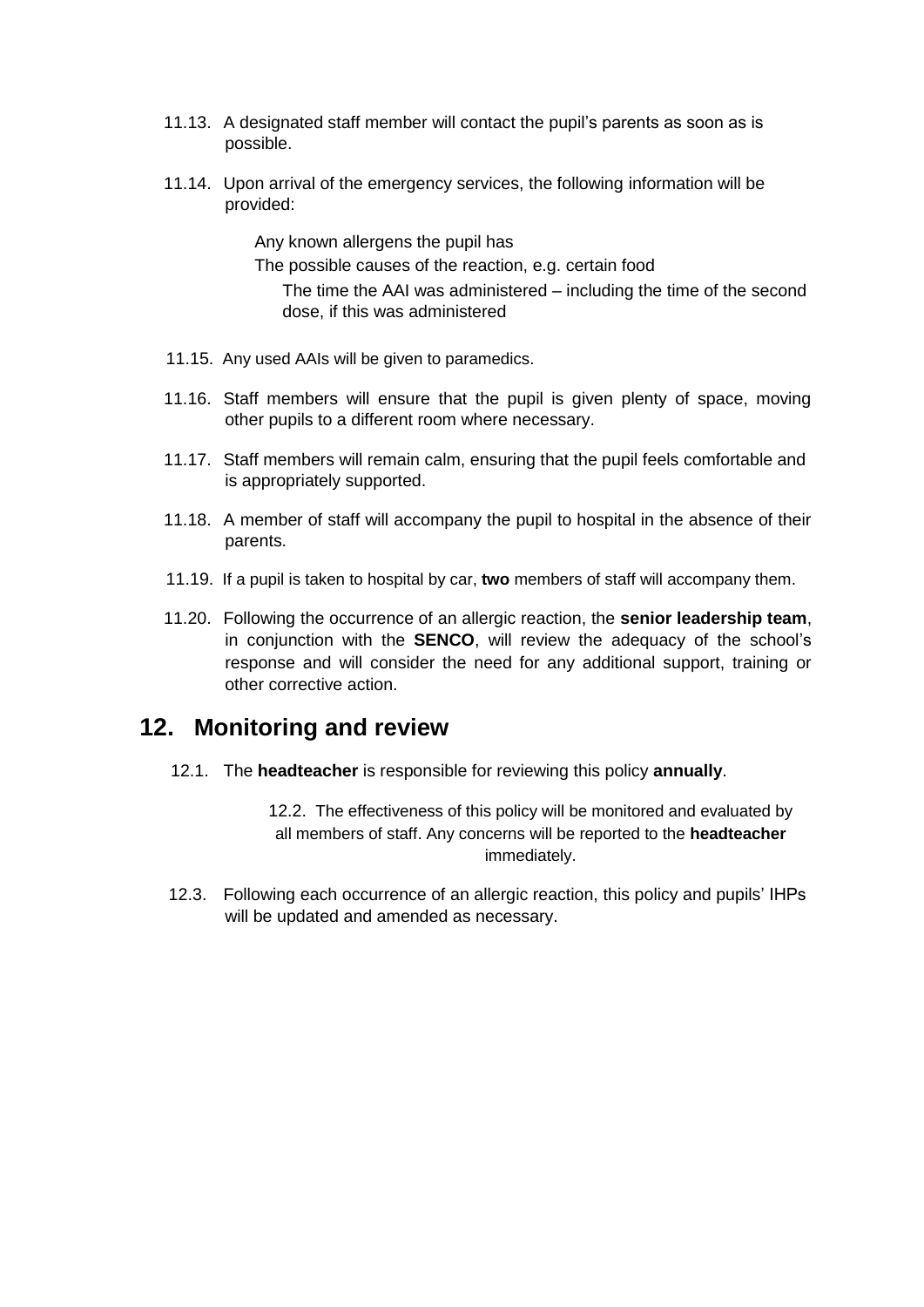## <span id="page-15-0"></span>**Allergy Declaration Form**

| Name of pupil:        |             |  |
|-----------------------|-------------|--|
| Date of birth:        | Year group: |  |
| Name of GP:           |             |  |
| <b>Address of GP:</b> |             |  |

| Nature of allergy:                                          |  |
|-------------------------------------------------------------|--|
| Severity of allergy:                                        |  |
| <b>Symptoms of an adverse</b><br>reaction:                  |  |
| <b>Details of required</b><br>medical attention:            |  |
| <b>Instructions for</b><br>administering<br>medication:     |  |
| <b>Control measures to</b><br>avoid an adverse<br>reaction: |  |